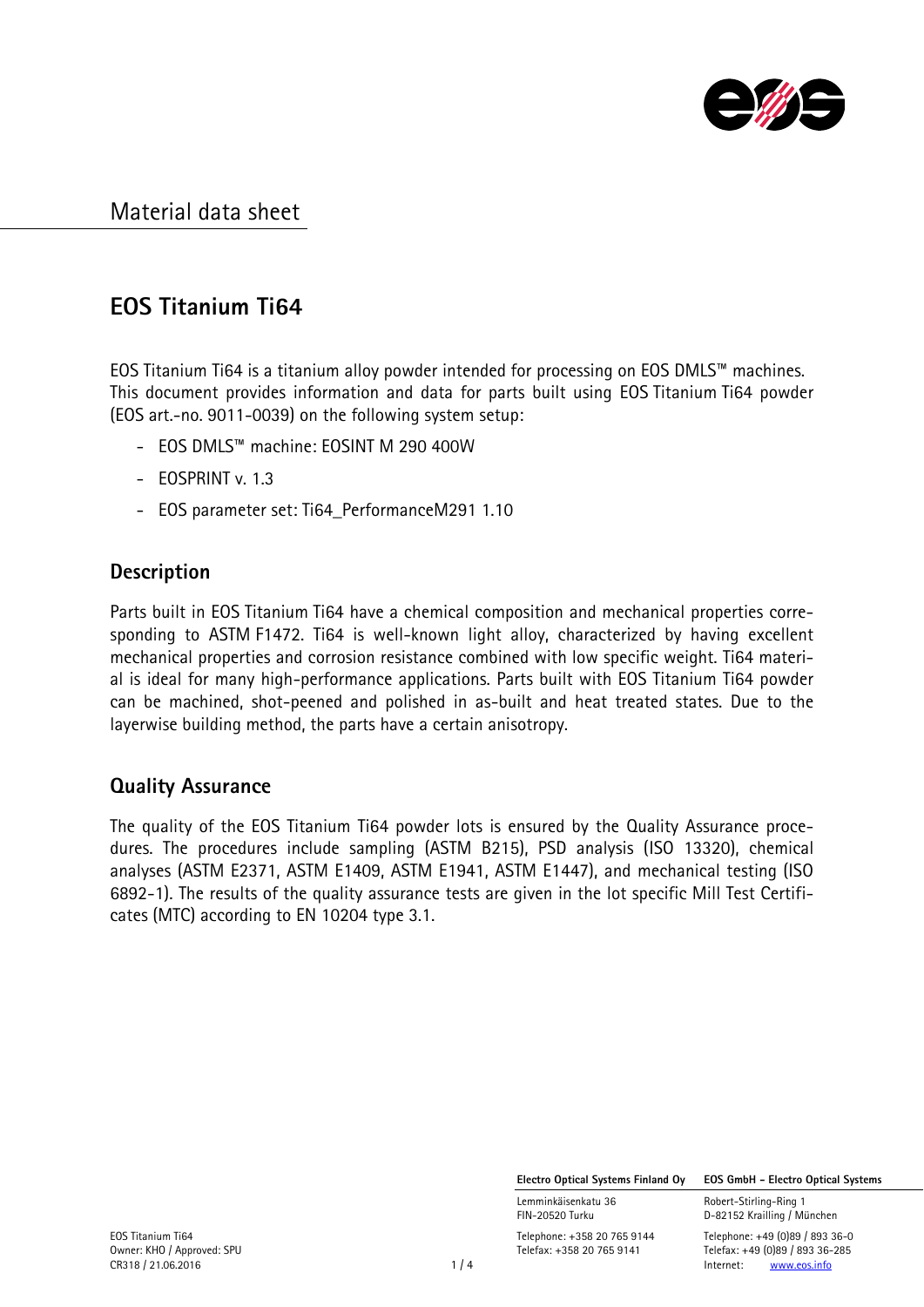

### Technical Data

#### Powder properties

| Material composition [wt.%] | Element        | Min  | Max   |
|-----------------------------|----------------|------|-------|
|                             | Al             | 5.50 | 6.50  |
|                             | V              | 3.50 | 4.50  |
|                             | $\mathbf 0$    |      | 0.150 |
|                             | ${\sf N}$      |      | 0.040 |
|                             | $\mathsf C$    |      | 0.080 |
|                             | H              |      | 0.012 |
|                             | Fe             |      | 0.250 |
|                             | Y              |      | 0.005 |
|                             | Other elemets, |      |       |
|                             | each           |      | 0.10  |
|                             | Other elemets, |      |       |
|                             | total          |      | 0.40  |
|                             | bal.<br>Ti     |      |       |
| Max. particle size          |                |      |       |
| d50 [1]                     | $39 \pm 3$ µm  |      |       |

[1] Particle size distribution analysis according to DIN ISO 13320.

#### General process data

| Layer thickness | $30 \mu m$                                   |
|-----------------|----------------------------------------------|
| Volume rate [2] | 5 mm <sup>3</sup> /s (18 cm <sup>3</sup> /h) |

[2] The volume rate is a measure of build speed during laser exposure of the skin area. The total build speed depends on this volume rate and many other factors such as exposure parameters of contours, supports, up and downskin, recoating time, Home-In or LPM settings.

Electro Optical Systems Finland Oy EOS GmbH - Electro Optical Systems

Lemminkäisenkatu 36 Robert-Stirling-Ring 1<br>FIN-20520 Turku 1988 Robert-Stirling / Mi

EOS Titanium Ti64 Telephone: +358 20 765 9144 Telephone: +49 (0)89 / 893 36-0 Telefax: +358 20 765 9141 Telefax: +49 (0)89 / 893 36-285<br>2 / 4 Internet: www.eos.info

D-82152 Krailling / München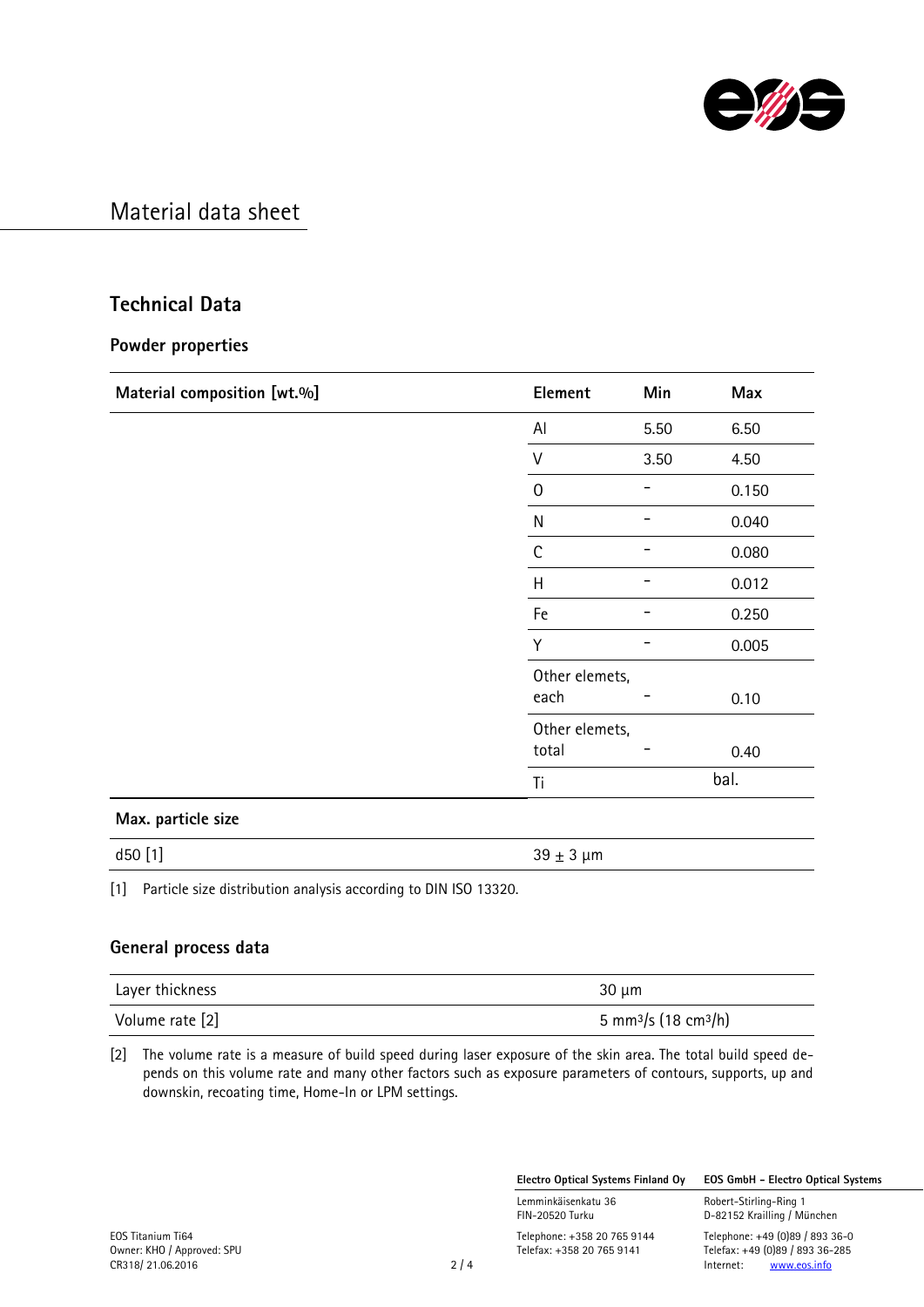

#### Physical and chemical properties of parts

| Part density [3]                         | 4.41 g/ cm <sup>3</sup>                        |
|------------------------------------------|------------------------------------------------|
| Min. wall thickness [4]                  | $0.3 - 0.4$                                    |
| Surface roughness after shot peening [5] | R <sub>a</sub> 5-9 μm; R <sub>z</sub> 20-50 μm |

[3] Weighing in air and water according to ISO 3369.

[4] Mechanical stability is dependent on geometry (wall height etc.) and application.

[5] The numbers were measured at the horizontal (up-facing) and all vertical surfaces of test cubes. Due to the layerwise building the roughness strongly depends on the orientation of the surface, for example sloping and curved surfaces exhibit a stair-step effect.

#### Tensile data at room temperature [6]

|                               | As built          | Heat treated [7]  |
|-------------------------------|-------------------|-------------------|
| Ultimate tensile strength, Rm | 1290 $\pm$ 80 MPa | 1070 $\pm$ 80 MPa |
| Yield strength, Rpo.2         | 1150 $\pm$ 80 MPa | 1010 $\pm$ 80 MPa |
| Elongation at break, A        | $8 + 4\%$         | $14 + 4%$         |

[6] Tensile testing according to ISO 6892-1:2009 (B) Annex D, proportional test pieces, diameter of the neck area 5 mm (0.2 inch), original gauge length 25 mm (1 inch).

[7] Specimens were heat treated at 800 °C for 2 hours in argon inert atmosphere.

#### Hardness [7]

|                       | Hardness as built     | <b>Heat treated</b> |
|-----------------------|-----------------------|---------------------|
| Vickers hardness (HV) | typ. 320 $\pm$ 15 HV5 | n.a.                |

[7] Hardness measurement according to standard EN ISO 6507-1:2005 with load 5kgf (HV5).

Electro Optical Systems Finland Oy EOS GmbH - Electro Optical Systems

Lemminkäisenkatu 36 **Robert-Stirling-Ring 1**<br>FIN-20520 Turku **1988 ELE**D-82152 Krailling / Mi

D-82152 Krailling / München

EOS Titanium Ti64 Telephone: +358 20 765 9144 Telephone: +49 (0)89 / 893 36-0 Telefax: +358 20 765 9141 Telefax: +49 (0)89 / 893 36-285<br>3 / 4 Internet: www.eos.info